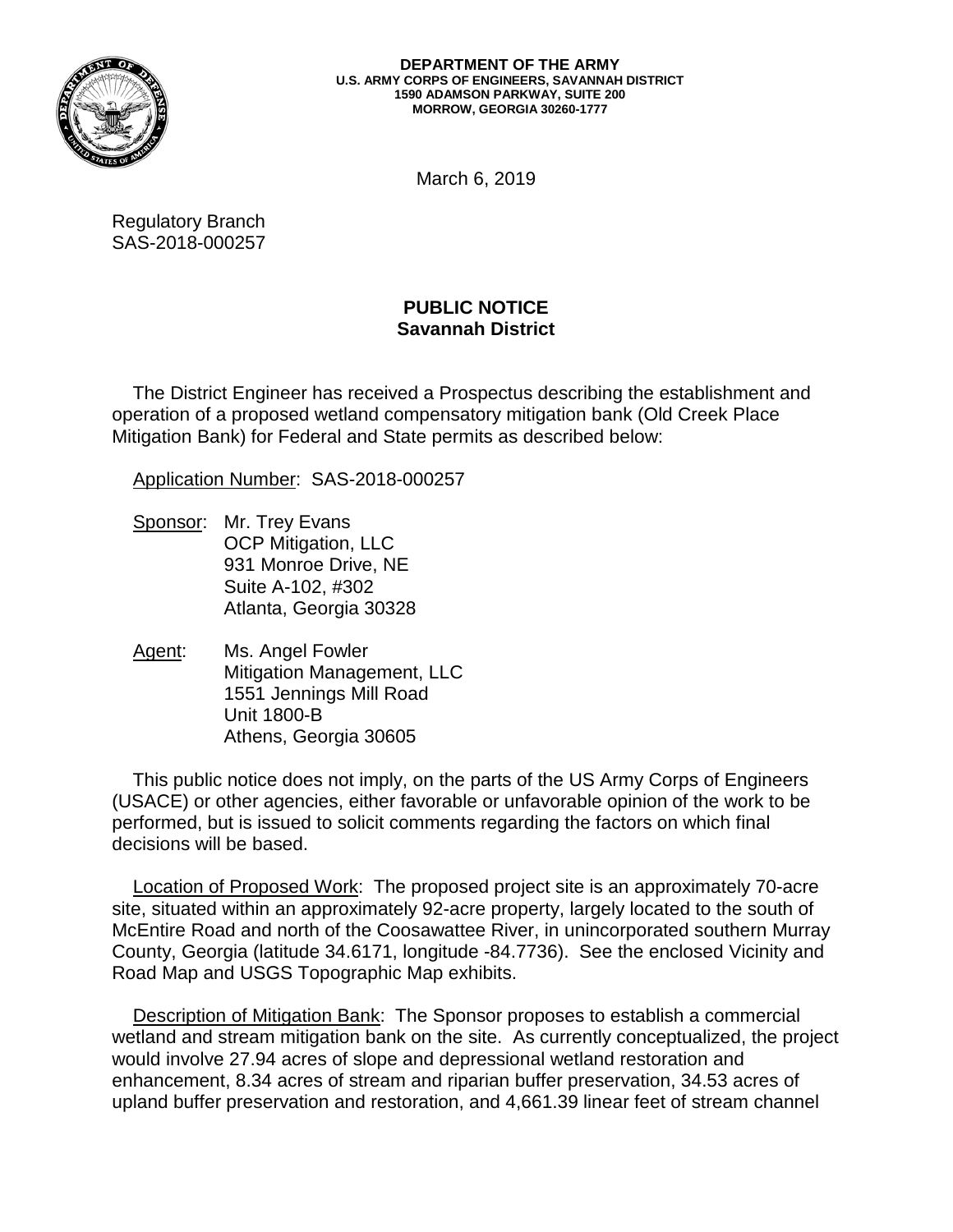restoration. The Sponsor has proposed to utilize the Savannah District's 2018 Standard Operating Procedure for Compensatory Mitigation, but has not currently proposed an estimate of the potential mitigation credits that could be generated from the project. See the enclosed Conceptual Restoration Plan exhibit.

 compensation for impacts to aquatic resources. The GSA for this bank would include watershed (HUC 03150105), the Oostanaula River (HUC 03150103), and the Geographic Service Area: The proposed Geographic Service Area (GSA) is the defined area within which this bank can reasonably be expected to provide appropriate the Coosawattee River Hydrologic Unit Code (HUC) 03150102, Upper Coosa River Conasauga River (HUC 03150101) as the Primary service area.

 with permits issued under the authority of Sections 404 and 401 of the Clean Water Act for projects located within the approved GSA. Oversight: This mitigation bank may be considered one of a number of practicable alternatives available to applicants to compensate for unavoidable impacts associated

 (IRT). The IRT shall be chaired by the Savannah District, USACE and is comprised of Oversight of this compensatory mitigation bank would be by a group of Federal and State agency representatives collectively referred to as the Interagency Review Team representatives from the US Environmental Protection Agency, US Fish and Wildlife Service, and the Georgia Department of Natural Resources, Environmental Protection Division.

 Section 404 of the Clean Water Act. The USACE provides no guarantee that any proposed permit, even though mitigation from this bank may be available. The actual approval of the use of this mitigation bank for a specific project is the decision of the USACE pursuant to Section 10 of the Rivers and Harbors Act and particular individual or general permit would be granted authorization to use this compensatory mitigation bank to compensate for unavoidable impacts associated with a

Authority: A public notice regarding the proposed mitigation bank is required pursuant to Title 33 Code of Federal Regulations Parts 325 and 332, and Title 40 Code of Federal Regulations Part 230, entitled "Compensatory Mitigation for Losses of Aquatic Resources, Final Rule", published in the Federal Register on April 10, 2008.

other interested parties in order to consider and evaluate this proposed mitigation bank. for the Old Creek Place Mitigation Bank. Written comments received will be considered Consideration of Public Comments: The USACE is soliciting comments from the public; federal, state, and location agencies and officials; Native American Tribes; and The Prospectus can be seen at the US Army Corps of Engineers, Savannah District, Regulatory Branch, 1590 Adamson Parkway, Suite 200, Morrow, Georgia 30260-1777, and/or via the Savannah District's "Bank & ILF Sites" link on the Regulatory In-lieu Fee and Bank Information Tracking System (RIBITS) website, within the "Cyber Repository"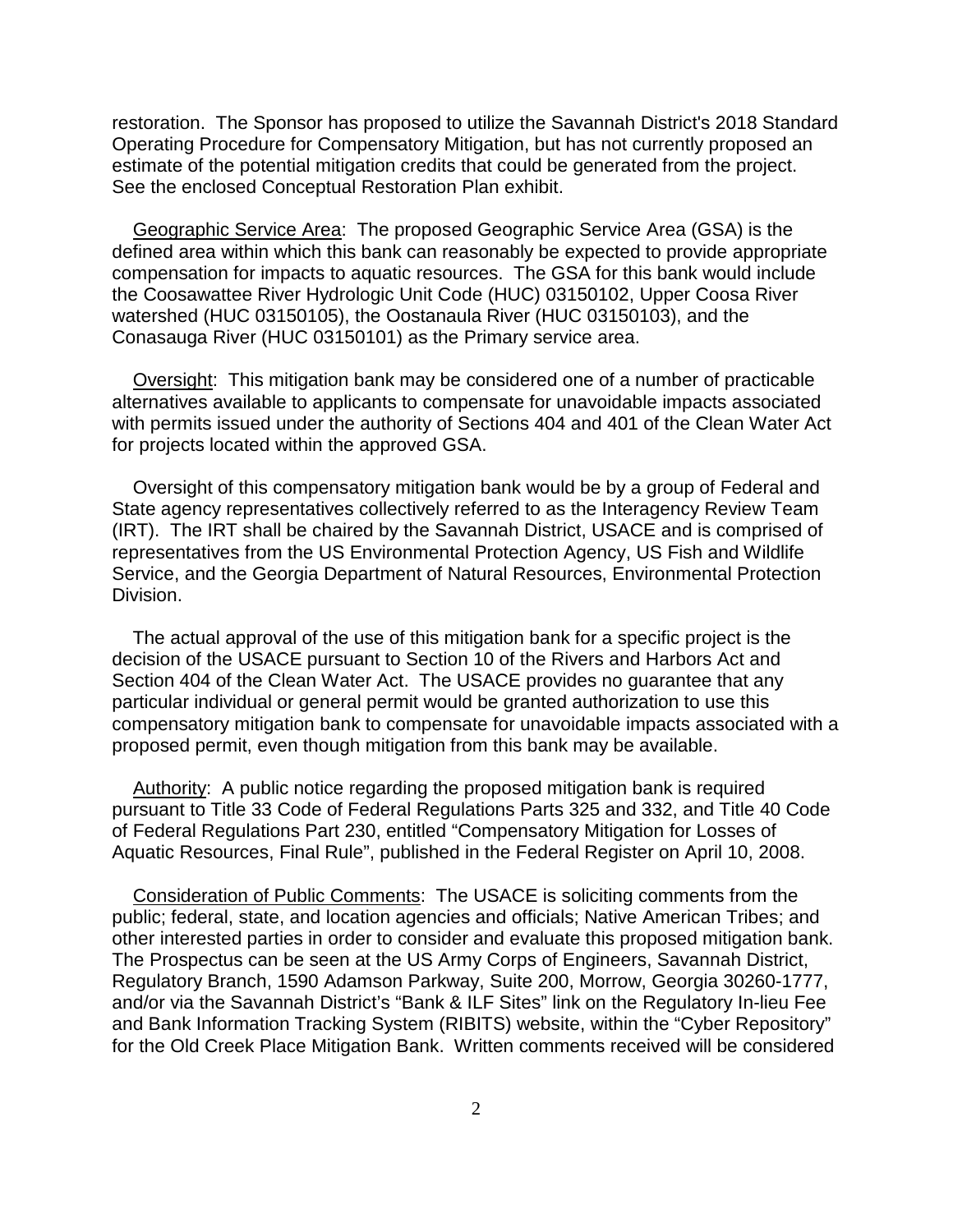environmental concerns, wetlands, cultural values, fish and wildlife values, flood consideration of property ownership, and, in general, the needs and welfare of the by the USACE in evaluating this proposal. Comments are used to assess impacts on endangered species, historic properties, conservation, economics, aesthetics, general hazards and flood plain values (in accordance with Executive Order 11988), land use, navigation, shore erosion and accretion, recreation, water supply and conservation, water quality, energy needs, safety, food and fiber production, mineral needs, public.

Preliminary review, provided by the bank's Sponsor, indicates that: 1) No species of fish, wildlife, or plant (or their critical habitat) listed as endangered or threatened under the Endangered Species Act of 1973 (PL 93-205) would be adversely affected; and 2) No cultural or historical resources considered eligible or potentially eligible for listing on the National Register of Historic Places would be affected according to a website review of known listed properties. Additional information may change any of these preliminary findings.

Comment Period: Anyone wishing to comment on this proposal should submit comments in writing to the Commander, US Army Corps of Engineers, Savannah District, Regulatory Branch, Attention: Mr. Adam F. White, 1590 Adamson Parkway, Suite 200, Morrow, Georgia 30260-1777, no later than 30 days from the date of this notice. Please refer to the mitigation bank name (Old Creek Place Mitigation Bank) and the Regulatory Branch file number (SAS-2018-00257) in your comments.

 Adam F. White, Project Manager, Piedmont Branch at 678-422-2730 or <u>adam.f.white@usace.army.mil</u>.<br>3 Encls If you have any further questions concerning this matter, please contact

3 Encls

- 1. Vicinity and Road Map
- 2. USGS Topographic Map
- 3. Conceptual Restoration Plan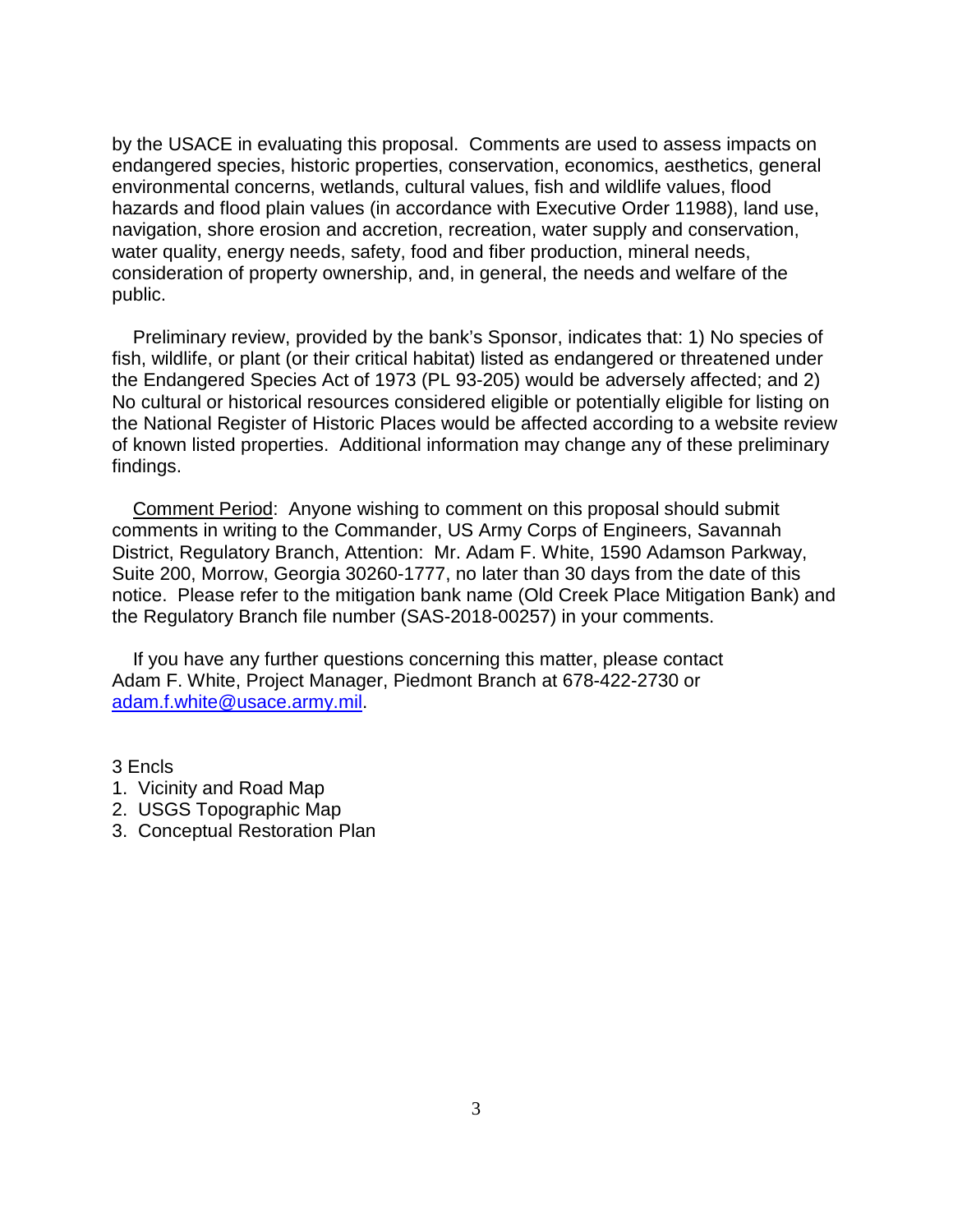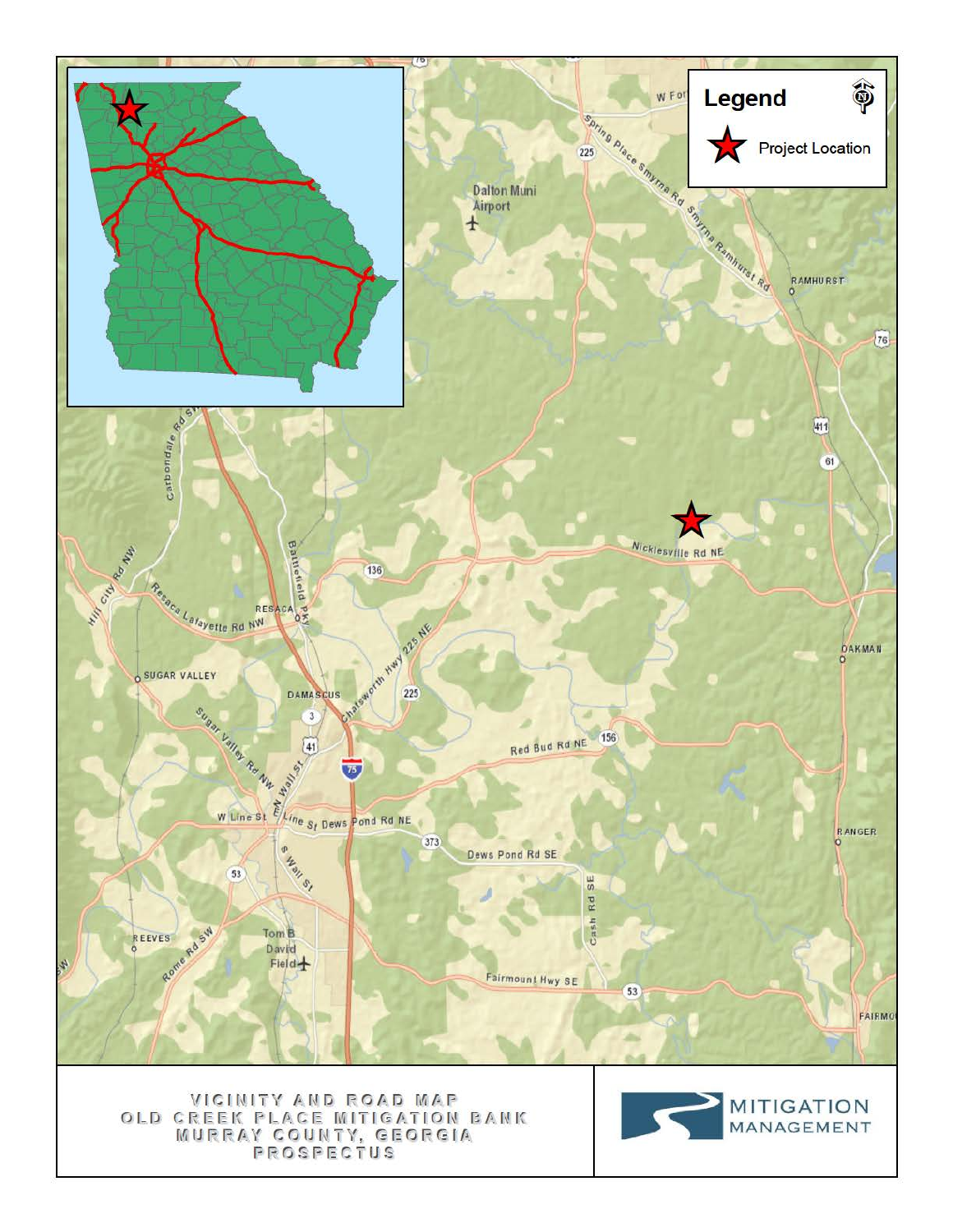